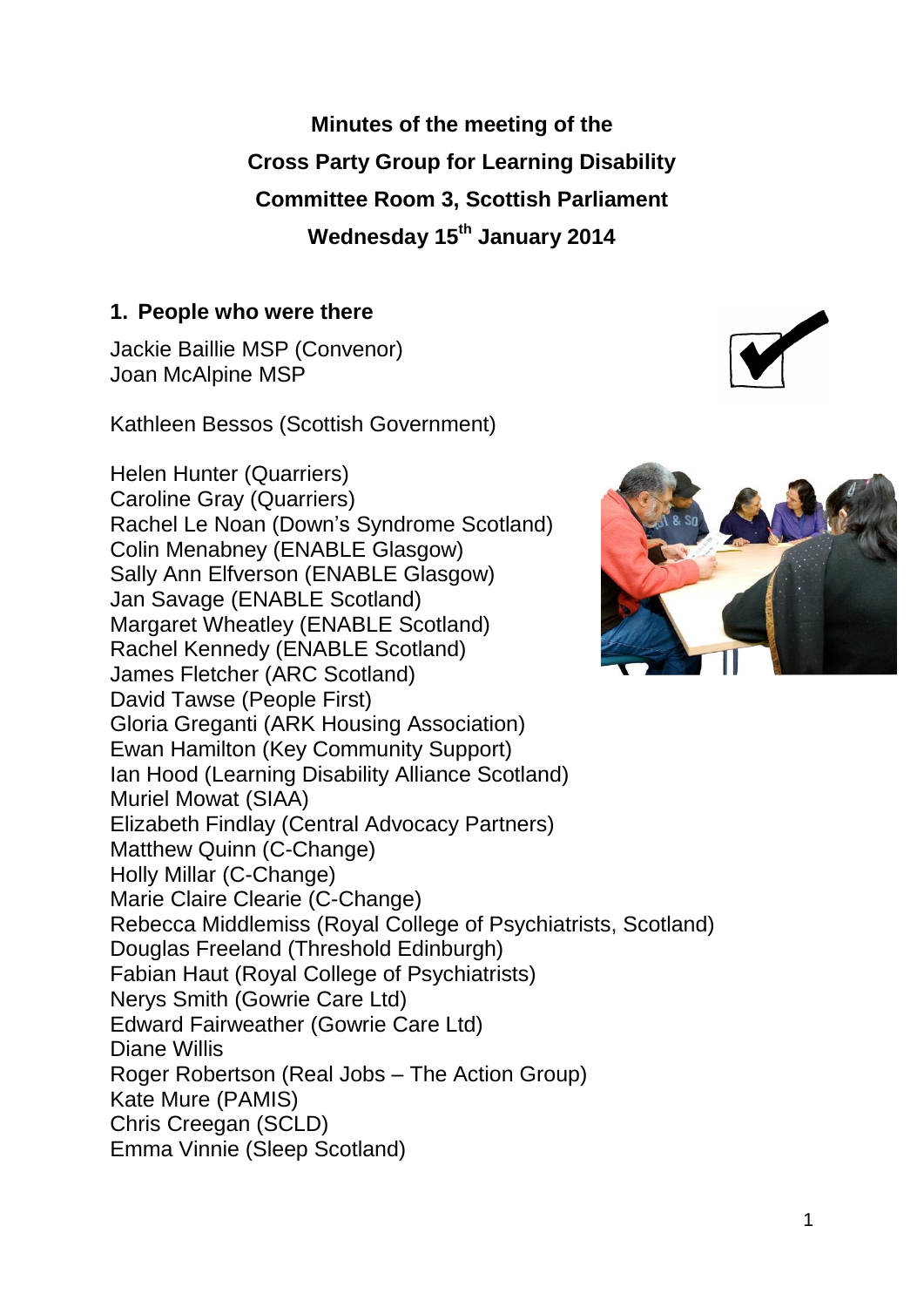Idem Lewis Sofi Taylor

Jackie welcomed everyone to the meeting.

### **2. People who were not there and sent apologies**

Jackie told the Group that Annabel Goldie MSP had sent her apologies that morning due to illness. The following people were not able to come:

Annabel Goldie MSP Alison McInnes MSP Jim Eadie MSP Liam McArthur MSP Alison Johnstone MSP

Ian Cuthbertson (Quarriers) Sam Cairns (Equal Say Advocacy) Jane Ansell (Sleep Scotland) Karen McKenzie Loretto Lamb (PAMIS) Andrew Strong (Alliance Scotland)

# **3. Minutes of last meeting on 25th September 2013**

Everyone agreed the minutes were correct.

# **4. Matters arising**

# **a) Welfare Reform Update**

Jackie reminded the Group that the Welfare Reform Committee in the Scottish Parliament is looking for evidence from disabled people on their direct experiences of the welfare reforms.



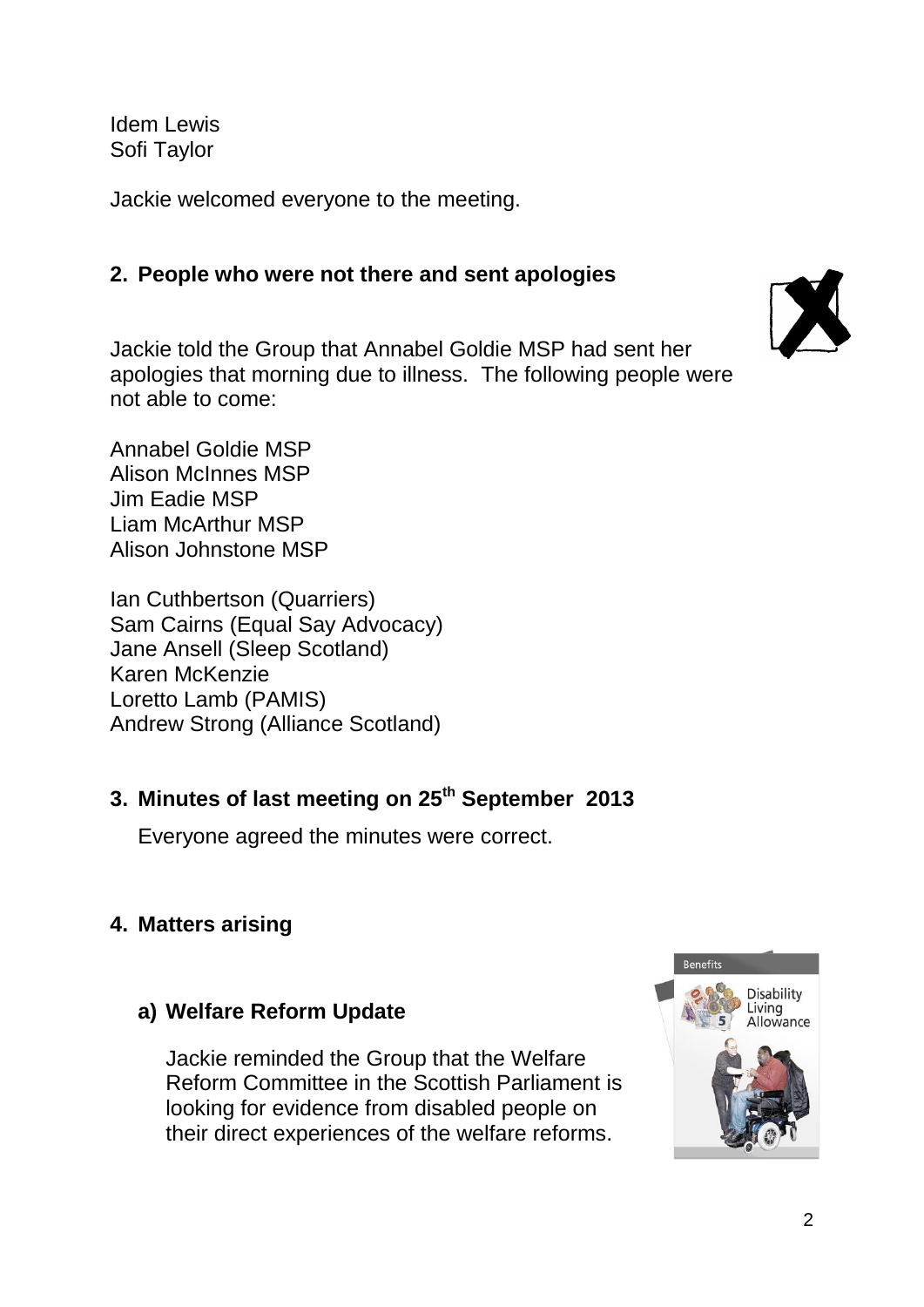Information can be emailed to: [welfarereform](mailto:welfarereform-yoursay@scottish.parliament.uk)[yoursay@scottish.parliament.uk](mailto:welfarereform-yoursay@scottish.parliament.uk)

More information at:

[http://www.scottish.parliament.uk/parliamentarybusiness/Curr](http://www.scottish.parliament.uk/parliamentarybusiness/CurrentCommittees/68298.aspx) [entCommittees/68298.aspx](http://www.scottish.parliament.uk/parliamentarybusiness/CurrentCommittees/68298.aspx)

Idem Lewis said that there had been a lot of changes recently to Discretionary Housing Payments and the ATOS contract.

Jackie agreed and thanked Idem for raising this. She said that the changes mean that people are being listened to.

# **b) Integration of Health and Social Care**

Jackie noted that this was a big agenda item for today's meeting. Kathleen Bessos from the Scottish Government was at the meeting. Kathleen had been at the May 2013 meeting of the group, and had kindly agreed to come back and update us.

# **c) Keys to Life**

Jackie told members that a letter has been sent from the Cross Party Group to the Minister for Public Health asking for information about the Keys to Life Advisory Group and Implementation Plan. We hope that the Minister will be able to attend our next meeting.



# **d) Adults with Incapacity Act**

Jackie said that today's discussion will be led by Ian Hood from LDAS. Ian had prepared a paper in advance, which the Secretariat had circulated to members. Ian has made some changes to the paper, and had brought new copies along for the Group today.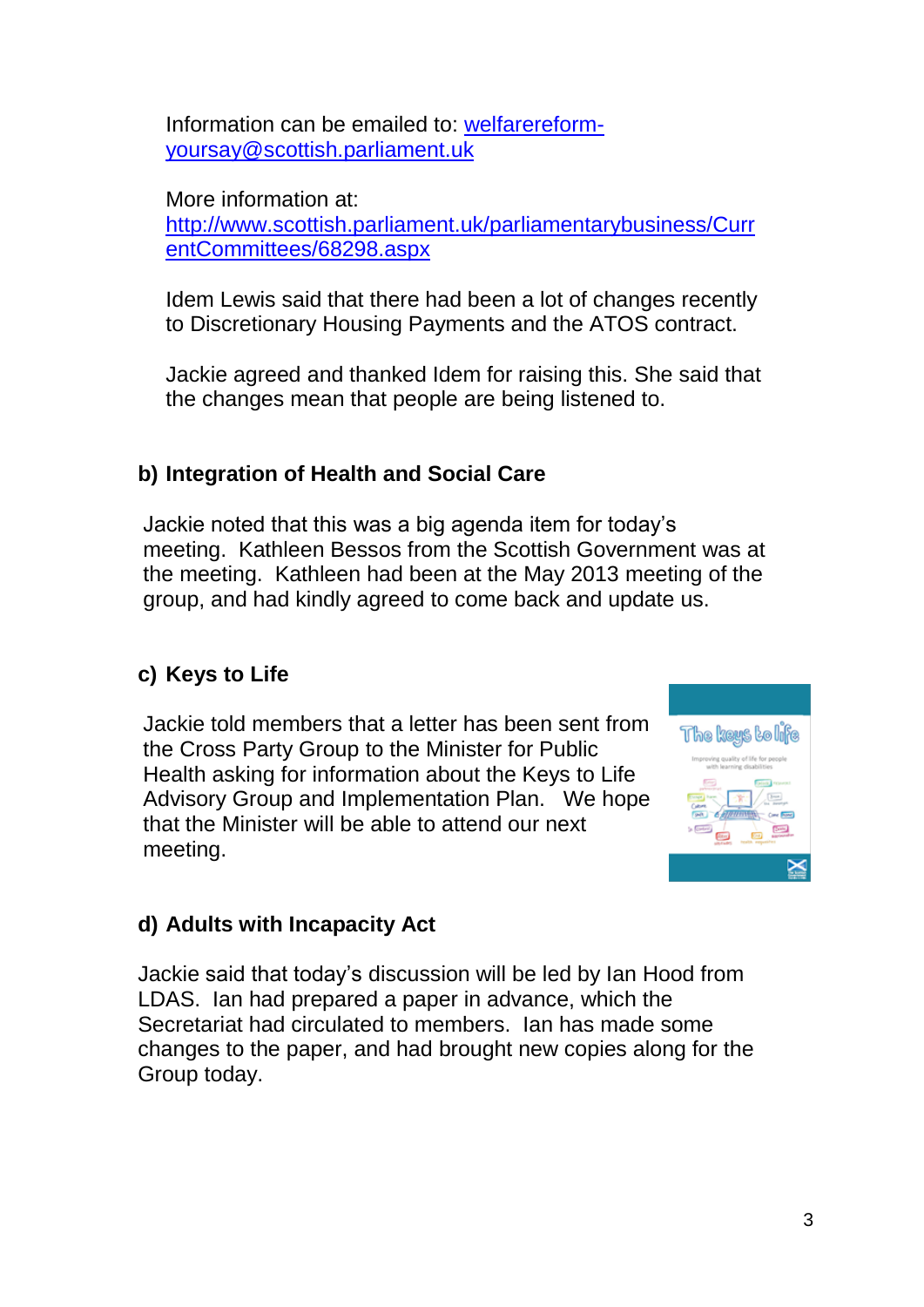## **e) Joint Meeting with CPG Disability on Hate Crime**

Jackie invited Helen Hunter from Quarriers, who provides the Secretariat to the CPG on Disability, to give an update.

Helen said that the Cross Party Group on Disability would like to work with the Cross Party Group on Learning Disability and look at how people are reporting Hate Crime.



Jackie suggested that both Secretariats could meet to share information and report back to Autumn CPG.

The Group agreed, and this will be carried forward.

## **5. Integration of Health and Social Care**

Jackie welcomed Kathleen Bessos back to the CPG to give us an update on the progress of the Bill which brings together health and social care services in Scotland. The Bill is called the Public Bodies (Joint Working) Scotland Bill.

Kathleen said that there has been a lot of discussion about the Bill since she last met with the CPG in May 2013. The Scottish Government had been sent lots of views.



Kathleen explained that the Bill has now reached Stage 2, and this means MSPs can lodge amendments (suggestions for changing parts of it). She said that the Health and Sport Committee would meet to vote on these amendments on  $21<sup>st</sup>$  January 2014 and again on the 28<sup>th</sup> January 2014. She said that everyone could look at the progress of the Bill online:

[http://www.scottish.parliament.uk/parliamentarybusiness/Bills/63845](http://www.scottish.parliament.uk/parliamentarybusiness/Bills/63845.aspx) [.aspx](http://www.scottish.parliament.uk/parliamentarybusiness/Bills/63845.aspx)

Kathleen said that the Bill is quite technical. She thought the Group would be interested in the changes to the Integration Planning Principles. The Scottish Government had listened to feedback,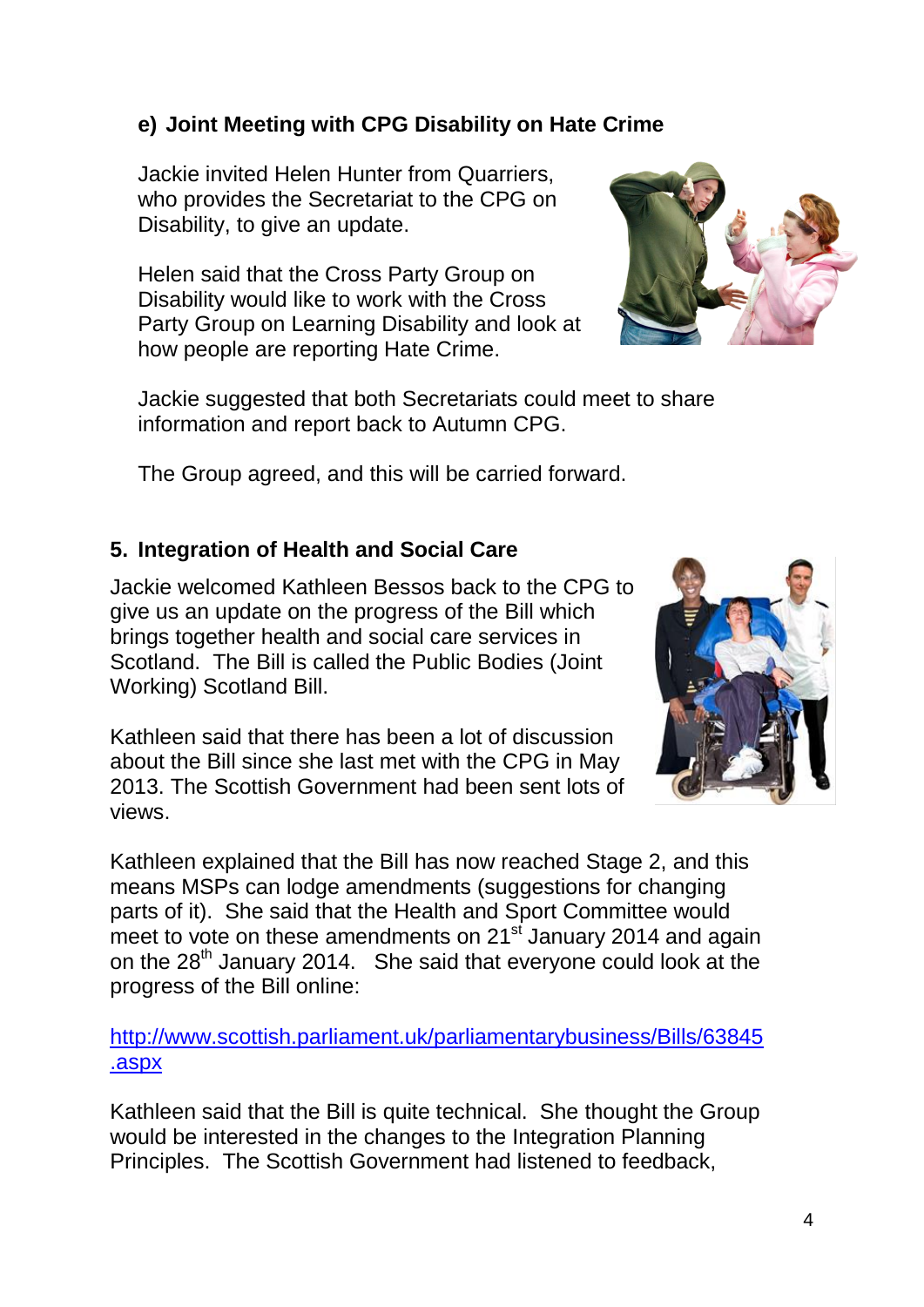including feedback from the CPG members. It has introduced amendments to put Principles in the Bill to ensure that services:

- Are integrated from the point of view of service users;
- Take account of the particular needs of different service users; and of service users in different parts of the local area;
- Take account of the dignity of service users;
- Take account of participation by service users in the community in which they live;
- Protect and improve the safety of service users;
- Improve the quality of the service;
- Are planned and led locally in a way which engages with the community;
- Best anticipates needs and prevents them happening;
- Makes the best use of the available facilities, people and other resources.

Kathleen said that these principles will work well with the principles of the Social Care (Self Directed Support) (Scotland) Act. She was hopeful that MSPs would support these amendments.

Finally, she reminded the Group that, once the Bill is passed, there will be more opportunity to influence good quality Guidance.

Jackie thanked Kathleen for her update, and asked for questions.

# **Charging**

Ian Hood (LDAS) raised the issue of charging. He said that one consequence of the Bill is that health care elements of a support package may be charged for. He also said that there may be amendments to allow the Scottish Government to retain control over local charging policies.



Kathleen said that Ministers already have the power to regulate social care charges. They have had this for over ten years under the Community Care Scotland Act 2002. Jackie noted that this power had never been used. Kathleen said that the Scottish Government supports COSLA guidance to maintain consistency of charging levels throughout Scotland.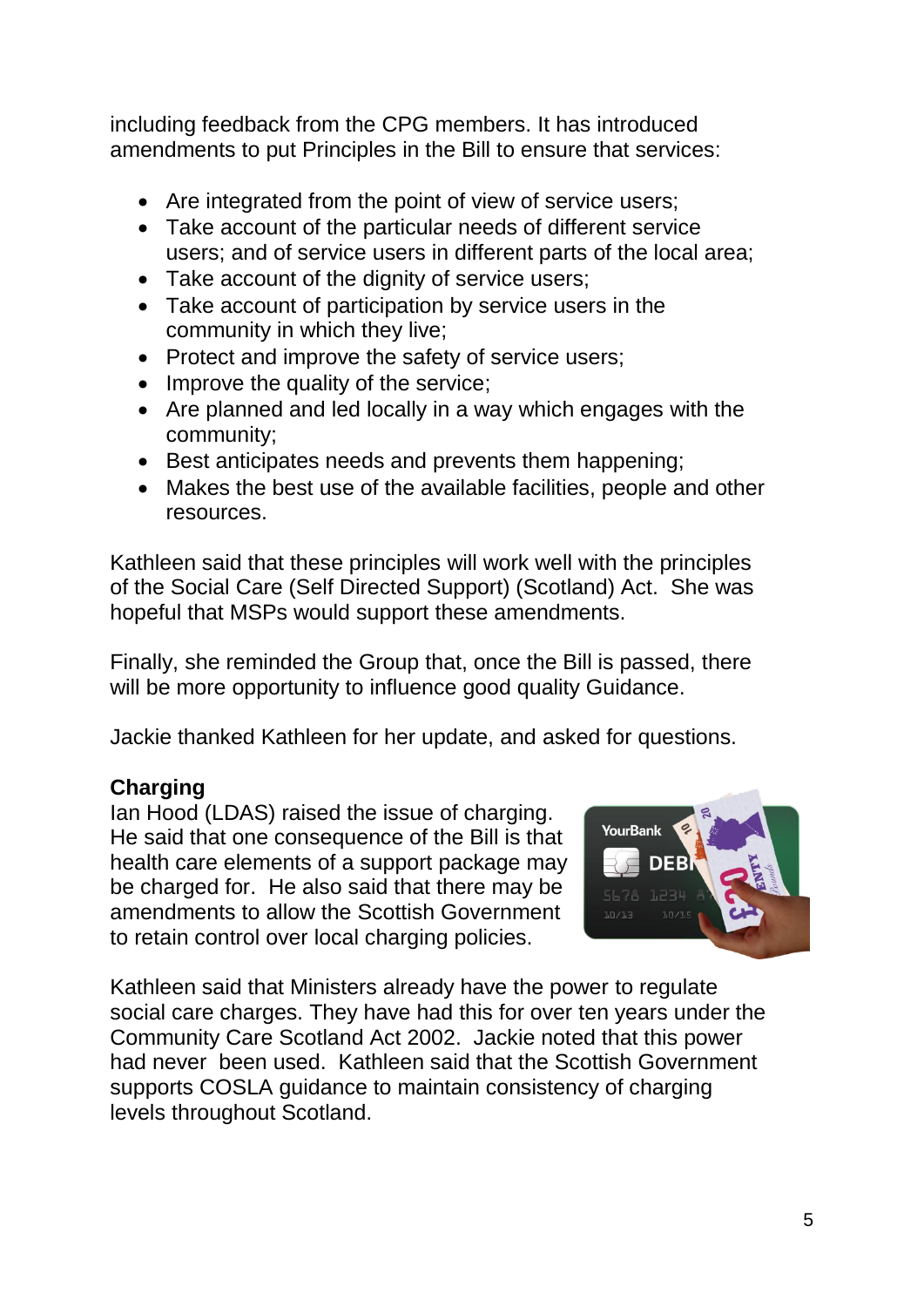#### 6

### **Being part of communities**

Idem Lewis asked how the Bill relates to the Community Empowerment Bill. How will it support people to be part of their communities? He said that people with learning disabilities need safe, accessible places to keep people safe from bullying. Finally, he asked about the timetable for implementation.

Kathleen said that the Bill will be passed in February/March 2014. After that,

regulations and guidance will be developed and consulted upon. The regulations and guidance will then go back to Parliament for approval. After this, the Bill will get a start date, which is currently due for April 2015.

At that stage, integration plans will be developed. It is crucial that local communities and people who use services are involved. The Scottish Government has identified these groups in the Bill and in regulations. Local councils and health boards will need to show how they are involving people in the planning process. Without this evidence, Ministers will not sign off (agree to) the Integration plans.

#### **Reporting on progress**

There was a question about reports from integration bodies to the Scottish Government. There are concerns that reports will be so high level and so vague that there will not be enough evidence of the real experiences of people. Another question was - How does this Bill fit with other legislation, in particular the Human Rights Act?

Kathleen explained that all the existing equalities and human rights laws will apply to the activities of the Integration Boards.

Kathleen said that the public reporting element of the Bill is crucial. There will be a regulation about this. It will be clear that Integration Boards will have to describe what progress has been made to achieve outcomes. These reports will be made public. As such, the Integration Boards are not reporting to the Scottish Government –



Report

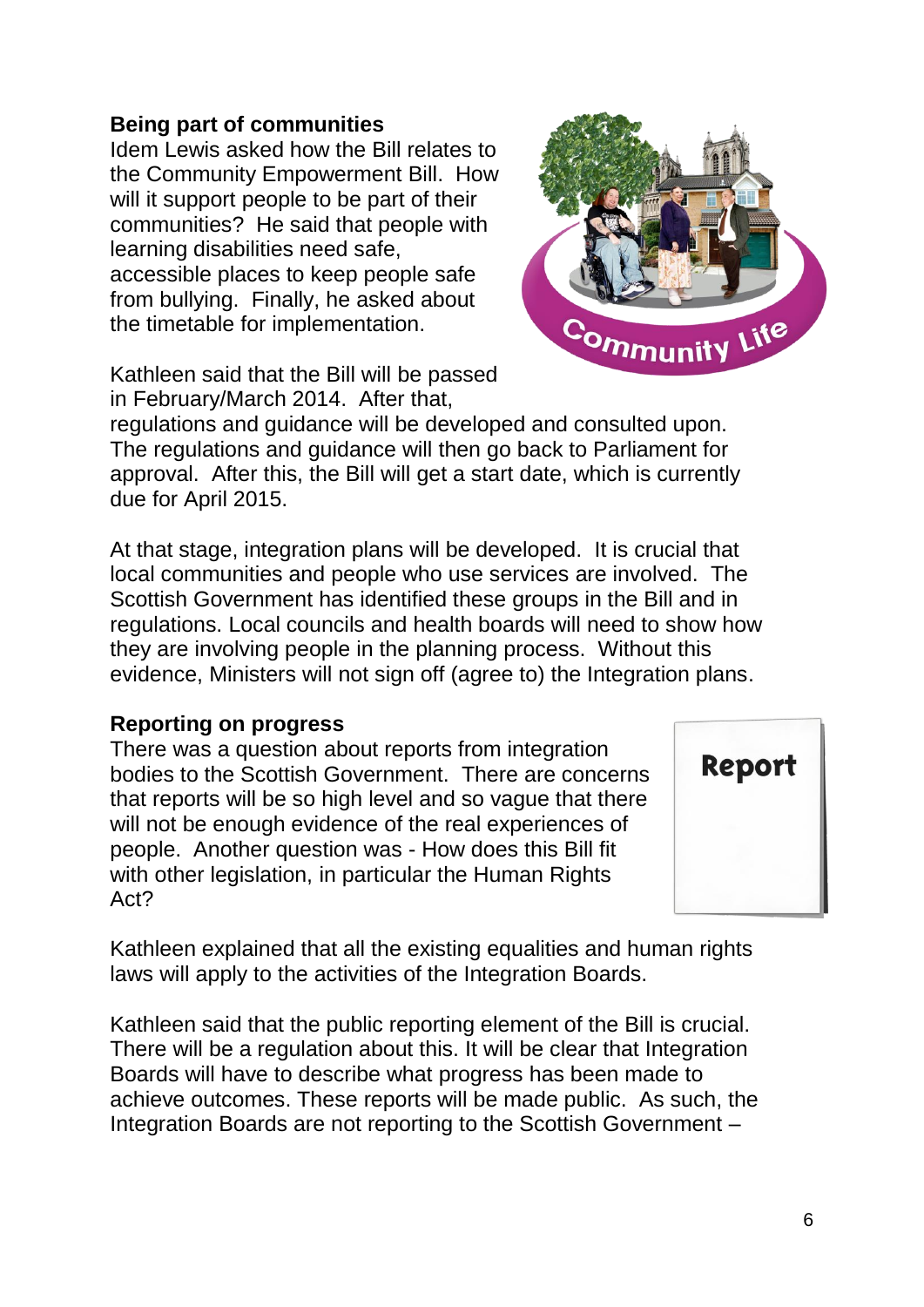they are reporting to communities. But communities will have to be proactive in monitoring this.

She said that there are national indicators and outcomes which will have to be met - but there will definitely be local accountability in local communities.

#### **People who are harder to reach**

A few Group members asked about the 'harder to reach' communities, for example, people with learning disabilities or Black and Minority Ethnic (BME) communities.

Kathleen agreed that there was a need to think carefully about the standards of participation. This could perhaps be reflected in Guidance.

#### **Definition of 'social care'**

Jackie asked whether the Scottish Government intended to develop a definition of 'social care' to accompany the Bill.

Kathleen said that there has been a lot of discussion about this. There will be a statement to describe the functions of social care. She noted that there will be some things that cannot be delegated to an Integration Board, for example, specialist mental health services or national services such as neuroscience.

#### **The impact of integration on charging for services**

Jackie noted that the policy intention is the integration of health and social care functions. She asked whether there will be a specific exclusion in the Bill that services previously provided by the NHS for free will not be charged for? She said that she felt that this should be on the face of the Bill, because in 10 years time, the dividing lines between health care and social care will be blurred.

Kathleen advised that there is no intention from the Scottish Government to start charging for NHS care which was formerly free of charge at the point of delivery.



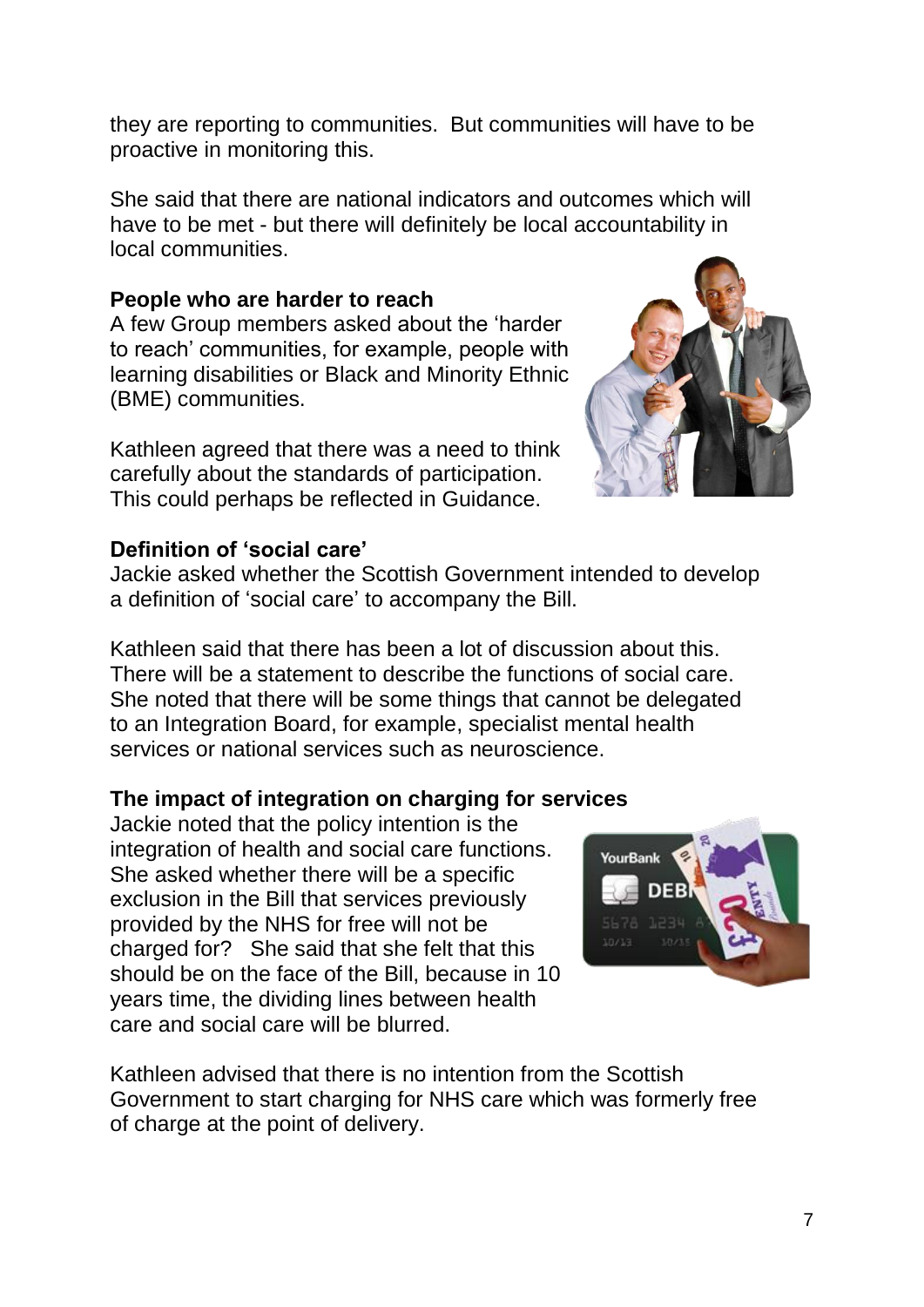David Tawse (People First) asked about charging policies, and questioned the use of 15 minute blocks of time. He felt that people sometimes need support for blocks of more than 15 minutes.





Several members asked again about there being no charges for NHS services, and were concerned about what would happen in ten years time if the issue of NHS charging is not explicit in the Bill.

There were also concerns that we are moving to a very medical model of care.

Kathleen responded that the whole purpose of integration is about moving away from the medical model. She made it clear that the Scottish Government is not changing the principles of the NHS free at the point of delivery.

She reflected further on the difficulties with portability (being able to move or carry something away) and assessment. She noted that where people move to another local authority, it is unlikely that they can take their whole package with them. She also said that there is 2010 Guidance which contains guidelines to encourage early conversations about your needs being met in a different area if you intend to move.

She felt that making care charges the same in every area is not simple. It would inevitably mean that some people would end up paying more.

The Scottish Government will work with COSLA to strengthen the existing guidance on portability and introduce more flexibility.

#### **Staff training and positive changes**

Caroline Gray (Quarriers) asked what training will be available for staff in helping to involve people who use services.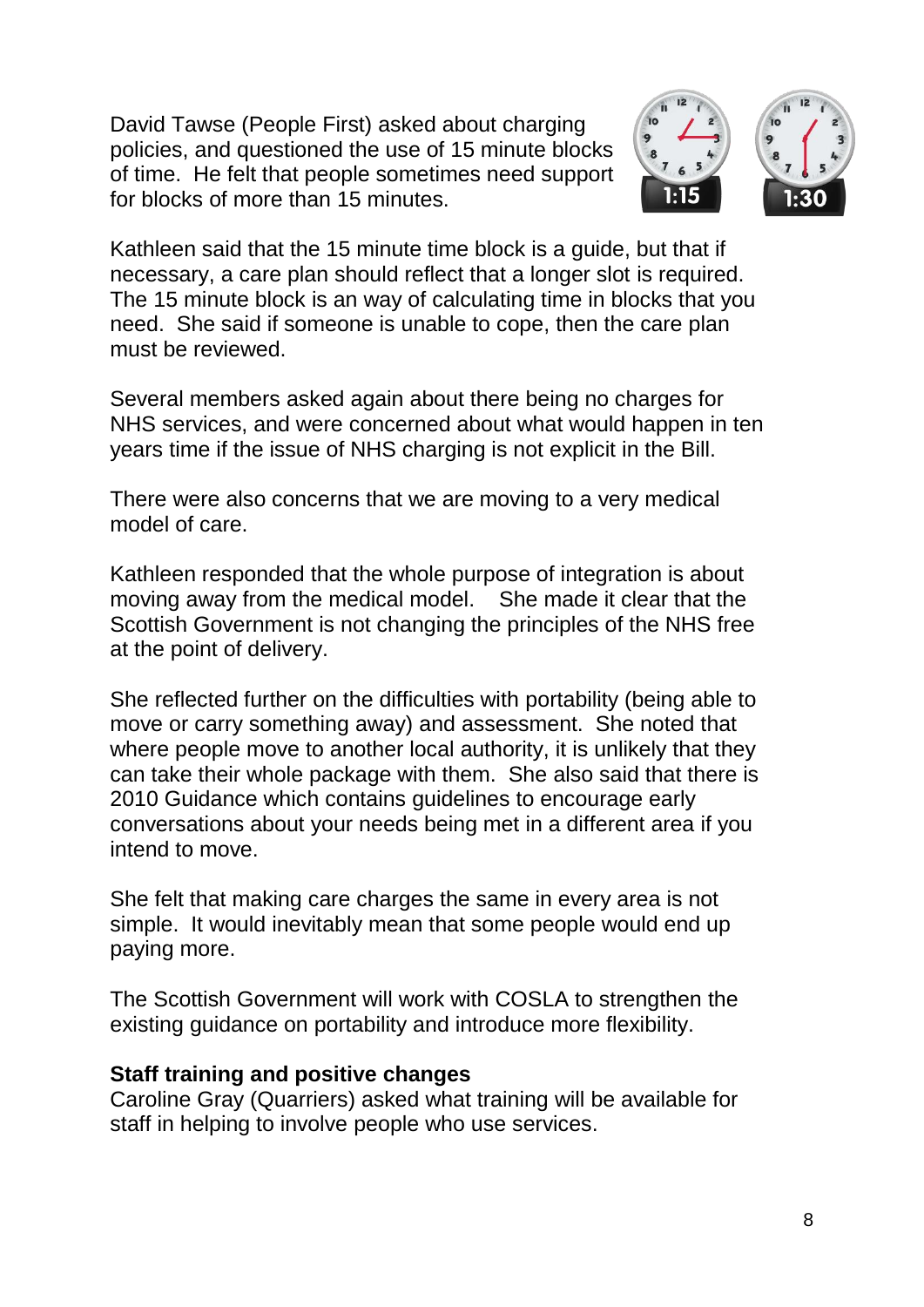James Fletcher (ARC Scotland) asked whether there are positive changes towards integration in any parts of Scotland already.

Kathleen said that the Scottish Government expect to see training reflected in local Strategic Plans. She said that the Scottish Social Services Council (SSSC) and NHS Education Scotland are working together to look at actions to help with training needs. She agreed that this legislation is going to ask people to change their thinking. This will take a lot of work over a long time.



In terms of early integration, Kathleen said that local areas should be starting to move on this now. There is some national resource available to support transition. Access to this resource will require an organisational development plan. Kathleen reminded the group that, in terms of accountability, local people in local communities have the most important role to play and must ask questions.

Jackie thanked Kathleen for her input into the meeting. She summed today's discussion and highlighted that the CPG is broadly supportive of the Bill, but has some outstanding concerns about how to have real consultation at local level, and on charging for NHS care and support.

### **6. Adults with Incapacity Act – Section 13ZA.**

Jackie invited Ian Hood (LDAS) to introduce the discussion on this.

Ian explained that the Adults with Incapacity Act covers guardianship. Sometimes when older people leave hospital, guardianship is arranged. This takes time and while the guardianship is being arranged, it can delay a decision about an appropriate residential placement. Section 13ZA was introduced as an addition to the Adults with Incapacity Act mainly to improve the position with 'bed blocking' in the NHS and to allow social work and other professionals to intervene quickly and arrange a suitable placement.

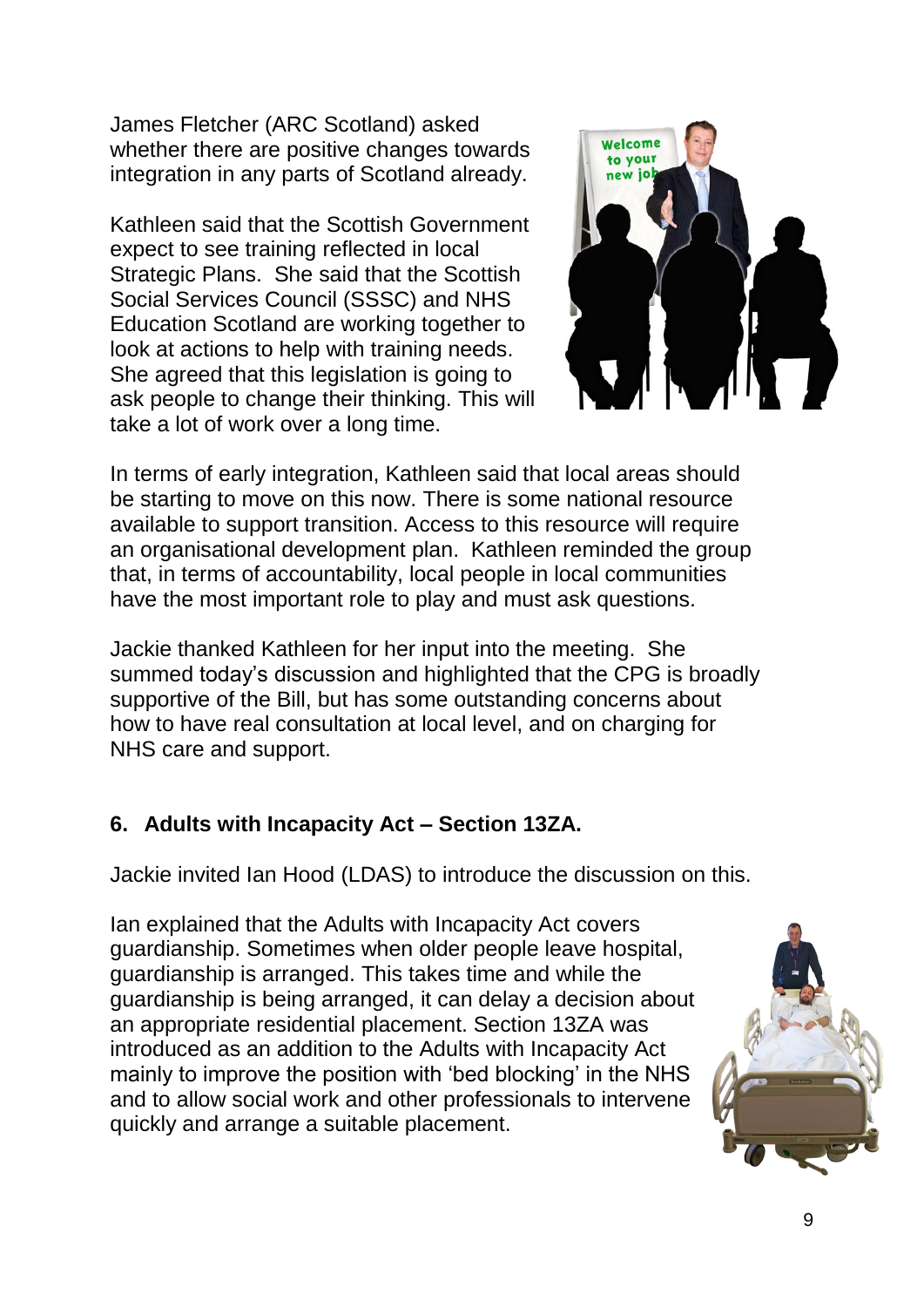#### **Moving into care homes**

LDAS has evidence that Section 13ZA is now being used to move people with learning disabilities from community care into cheaper care home tenancies. He noted that the Scottish Independent Advocacy Alliance have information which suggests that this is happening in at least 7 local authorities.



#### **Safeguards**

Ian referred the Group to his briefing paper. He said that there is a lack of safeguards around the use of Section 13ZA as no one monitors it, and that a lack of information and advocacy support means that people are not always aware that it is being used.

The Group thanked Ian for his paper, and discussed issues around:

#### **The impact of getting older**

Are people really being placed in inappropriate care, or is it just that people with learning disabilities are living longer, and therefore need care and support from older people's services for conditions such as dementia? Joan McAlpine MSP raised this and Dr Fabian Haut (Royal College of Psychiatrists) queried some of the figures in the briefing paper for accuracy. However, it was agreed that this is an issue which is worth pursuing further with the Scottish Government.

#### **Commissioning services**

Is section 13ZA the only problem, or is it the commissioning principles which dictate a local procurement plan? Margaret Wheatley (ENABLE Scotland) reminded the Group that the Keys to Life Implementation Group has a Commissioning Sub Group. There is an opportunity there to lobby strongly on commissioning strategies.



### **Where should older people with learning disabilities live**

Colin Menabney (ENABLE Glasgow) noted that there seems to be an assumption that older people with learning disabilities should be placed in a mainstream care home if they have conditions such as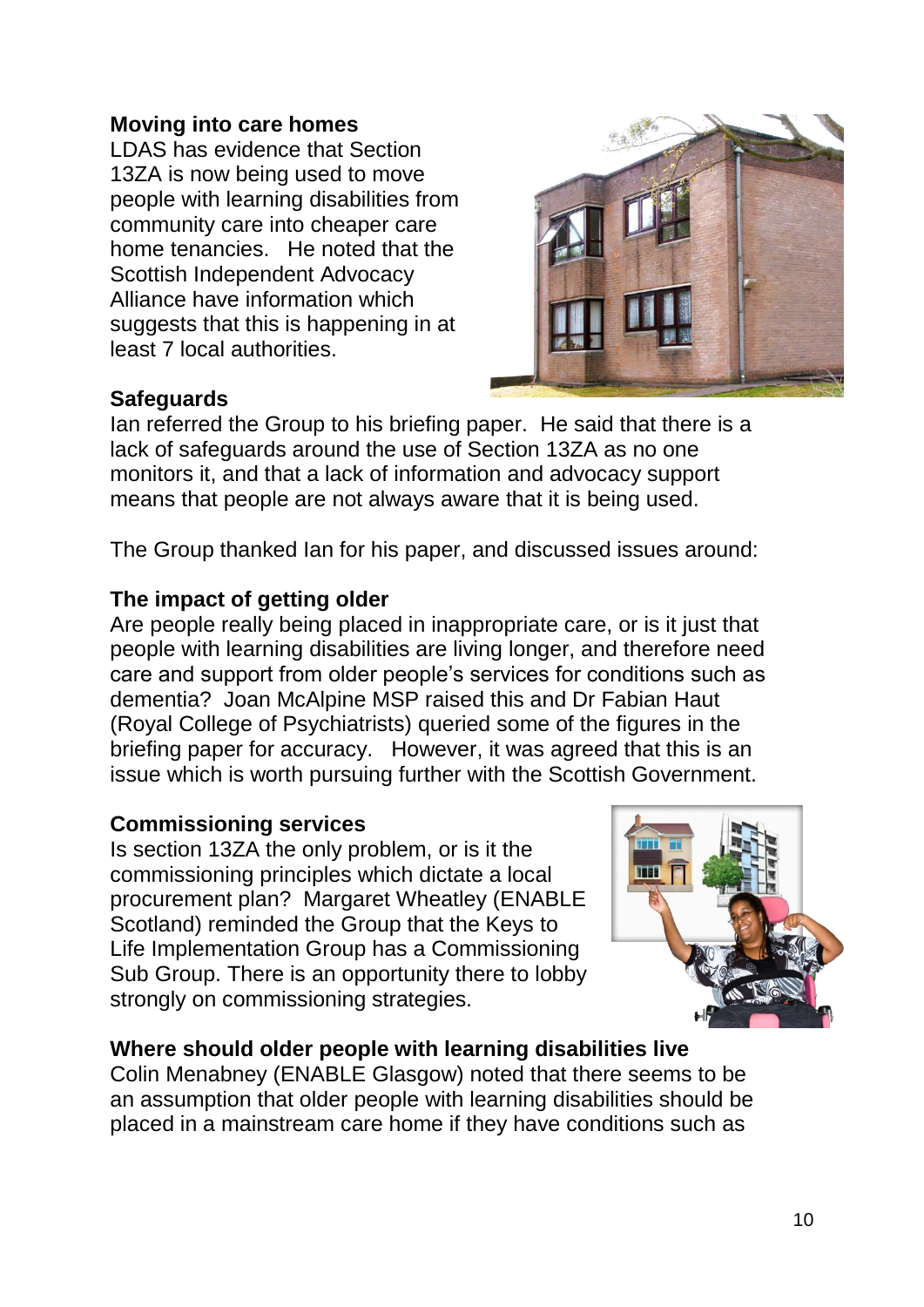Alzheimer's or dementia, and that this is an issue which needs to be addressed.

It was agreed that the CPG will write to the Scottish Government suggesting that:

- The Mental Welfare Commission should have the power to receive reports from local authorities on their use of Section 13ZA;
- advocates are recognised as 'professional' for the purposes of Section 13ZA;



- people who are being considered for Section 13ZA should have a legal priority to receive the help of a local advocate;
- local commissioning strategies should reflect the changing needs of an older population of people who have learning disabilities

Jackie thanked Ian for his briefing paper and introducing the topic to the CPG.

### **7. Anything else?**

**a) Request from Trellis to look at learning disability and gardening.**

The CPG had received a request from Jenny Simpson at Trellis to update the Group on the benefits of therapeutic gardening projects. Jenny was not in attendance, and so this will be carried forward.

# **b) Looking ahead to a work plan for the CPG in 2014-15**

Jackie said that she thought it would be a good idea to map out the issues that the CPG would like to look at over the next year. On the basis of our previous discussions, we have:

- May 2014 the Keys to Life (Minister in attendance) and AGM
- November/December 2014 Hate Crime

Jackie said that other suggestions should be sent to Jan for our November and January 2015 meetings.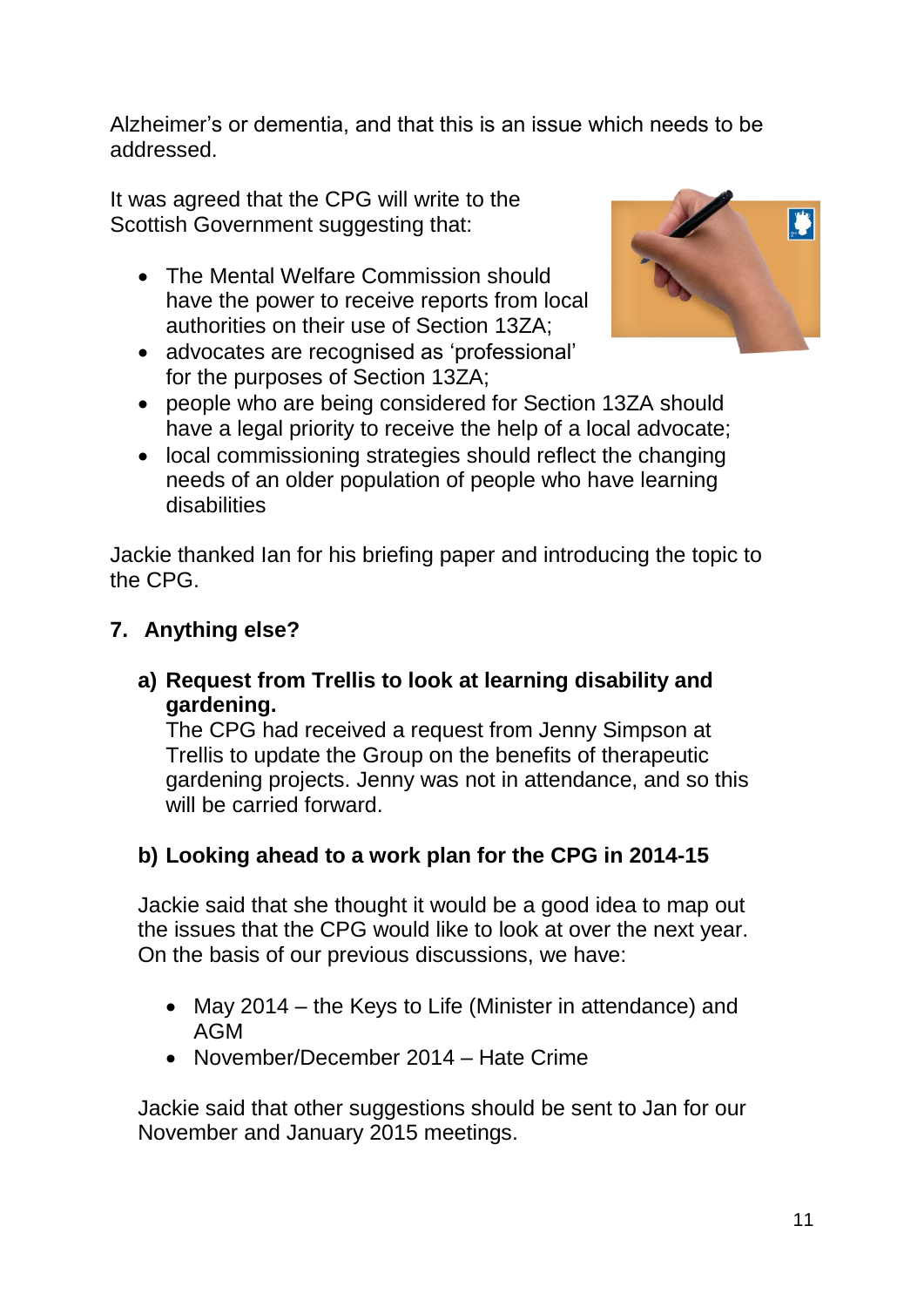The Group felt that they would like to keep an eye on Health and Social Care Integration, and Jackie felt that she would like to get a Community Health and Social Care Partnership (CHSCP) representative along to the CPG to talk through progress to date. The Group agreed that this would be a good idea for the next meeting, and it was suggested that a representative from West Dunbartonshire and South Ayrshire should be invited to the May 2014 meeting.

Idem Lewis felt that Welfare Reform should be kept on the agenda for regular updates.

David Tawse (People First) suggested that the Group could look at the Independence Referendum. Joan McAlpine MSP said that ab Easy Read version of the White Paper would be available soon. She said that MSPs would be happy to talk to anyone at any time about the Referendum. She said that both her and Jackie had been interviewed for a special film made by LDAS to help people make up their minds about how to vote.

You can see the film here:

[http://www.bing.com/videos/search?q=youtube+learning+disabilit](http://www.bing.com/videos/search?q=youtube+learning+disability+alliance+scotland&docid=608019781304323528&mid=ECAB972C00BBC3503AD8ECAB972C00BBC3503AD8&view=detail&FORM=VIRE2#view=detail&mid=ECAB972C00BBC3503AD8ECAB972C00BBC3503AD8) [y+alliance+scotland&docid=608019781304323528&mid=ECAB9](http://www.bing.com/videos/search?q=youtube+learning+disability+alliance+scotland&docid=608019781304323528&mid=ECAB972C00BBC3503AD8ECAB972C00BBC3503AD8&view=detail&FORM=VIRE2#view=detail&mid=ECAB972C00BBC3503AD8ECAB972C00BBC3503AD8) [72C00BBC3503AD8ECAB972C00BBC3503AD8&view=detail&F](http://www.bing.com/videos/search?q=youtube+learning+disability+alliance+scotland&docid=608019781304323528&mid=ECAB972C00BBC3503AD8ECAB972C00BBC3503AD8&view=detail&FORM=VIRE2#view=detail&mid=ECAB972C00BBC3503AD8ECAB972C00BBC3503AD8) [ORM=VIRE2#view=detail&mid=ECAB972C00BBC3503AD8ECA](http://www.bing.com/videos/search?q=youtube+learning+disability+alliance+scotland&docid=608019781304323528&mid=ECAB972C00BBC3503AD8ECAB972C00BBC3503AD8&view=detail&FORM=VIRE2#view=detail&mid=ECAB972C00BBC3503AD8ECAB972C00BBC3503AD8) [B972C00BBC3503AD8](http://www.bing.com/videos/search?q=youtube+learning+disability+alliance+scotland&docid=608019781304323528&mid=ECAB972C00BBC3503AD8ECAB972C00BBC3503AD8&view=detail&FORM=VIRE2#view=detail&mid=ECAB972C00BBC3503AD8ECAB972C00BBC3503AD8)

### **8. Date of next meeting**

Wednesday 28<sup>th</sup> May 2014 at 1pm - 2.30pm.